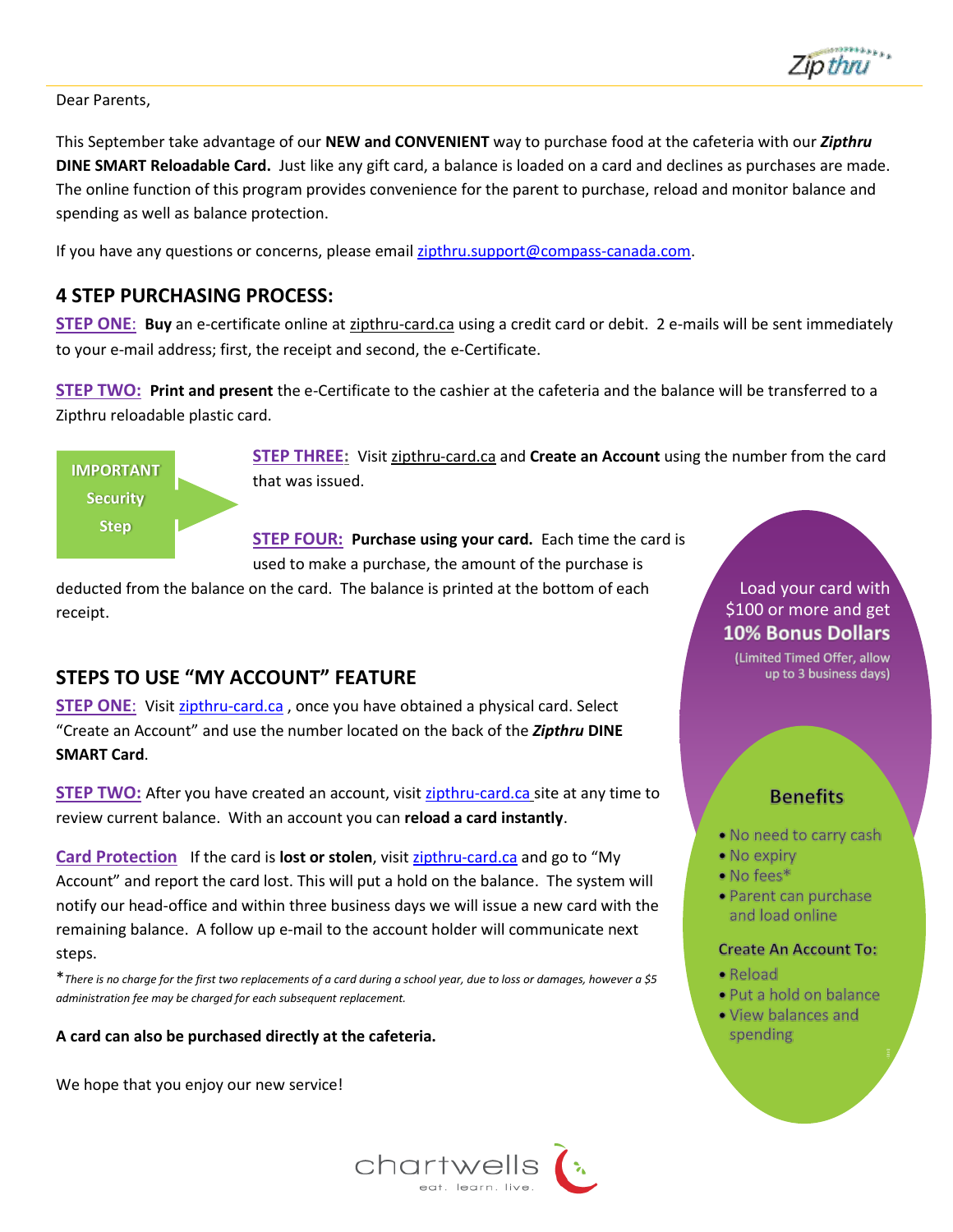## chartwells now offers

# Zipthru In your Apple Wallet

Touchless! Easy to load Payment with a swipe Simple to track Secure Convenient

Accepted at any Zipthru participating locations

Load yours from home at Zipthru-card.ca